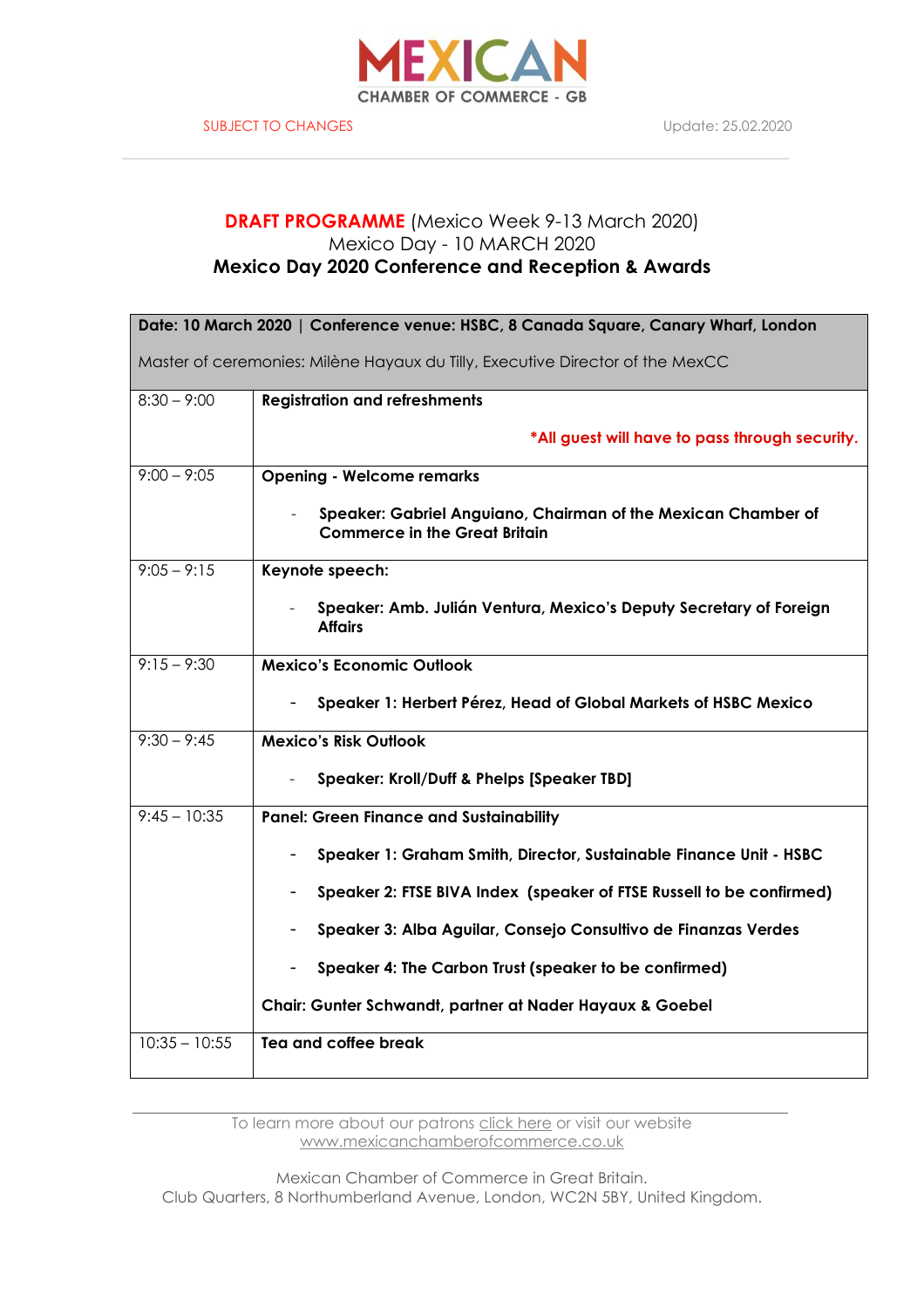

#### SUBJECT TO CHANGES Update: 25.02.2020

| $10:55 - 11:35$ | Panel: Moving Towards a Sustainable and Inclusive World                                                                    |  |  |
|-----------------|----------------------------------------------------------------------------------------------------------------------------|--|--|
|                 | Speaker 1: Rodrigo Bautista, Founder of TicketPass                                                                         |  |  |
|                 | Speaker 2: [TBC]<br>۰                                                                                                      |  |  |
|                 | <b>Chair: Julianne Lee, Managing Director Group Public Affairs at HSBC</b>                                                 |  |  |
| $11:35 - 12:25$ | <b>Panel: Sustainable Development and Trade Opportunities</b>                                                              |  |  |
|                 | Speaker 1: Alejandro Murat, Governor of the State of Oaxaca                                                                |  |  |
|                 | Speaker 2: Sergio Vargas Secretary of Economic Development of the<br>$\overline{\phantom{a}}$<br><b>State of Hidalgo</b>   |  |  |
|                 | Speaker 3: Chris Southworth, Secretary General of ICC UK<br>$-$                                                            |  |  |
|                 | Chair: Oxford Business Group [María Meroño Coello - Regional Director the<br>Americas or Oliver Cornock - Editor in Chief] |  |  |
| $12:25 - 12:40$ | Speech:                                                                                                                    |  |  |
|                 | <b>Speaker: Nuno Matos, HSBC Chief Executive of Europe</b>                                                                 |  |  |
| $12:40 - 14:00$ | <b>Networking lunch</b><br>$\overline{a}$                                                                                  |  |  |
| $14:00 - 14:50$ | <b>Panel: Reinsurance and Capital Markets</b>                                                                              |  |  |
|                 | Speaker 1: Carlos Noriega Curtis, Head of Insurance Pensions and<br>Social Security at the Ministry of Finance (SHCP)      |  |  |
|                 | Speaker 2: Héctor Ibarra, CEO of Global Parametrics                                                                        |  |  |
|                 | Speaker 3: Ekhosuehi Iyahen, Secretary General at the Insurance<br><b>Development Forum (IDF)</b>                          |  |  |
|                 | Chair: Darío Luna, Managing Partner of Akua Capital                                                                        |  |  |
| $14:50 - 15:00$ | <b>Update: Mexico's New Tax Reform</b>                                                                                     |  |  |
|                 | Speaker: EY (speaker to be determined)                                                                                     |  |  |
| $15:00 - 15:50$ | <b>Panel: Meet the CEOs</b>                                                                                                |  |  |
|                 | Speaker 1: Blanca Treviño, President and CEO of Softtek                                                                    |  |  |
|                 | More Speakers: [TBC]                                                                                                       |  |  |
|                 |                                                                                                                            |  |  |

To learn more about our patrons click [here](http://www.mexicanchamberofcommerce.co.uk/our-patrons.html) or visit our website [www.mexicanchamberofcommerce.co.uk](http://www.mexicanchamberofcommerce.co.uk/)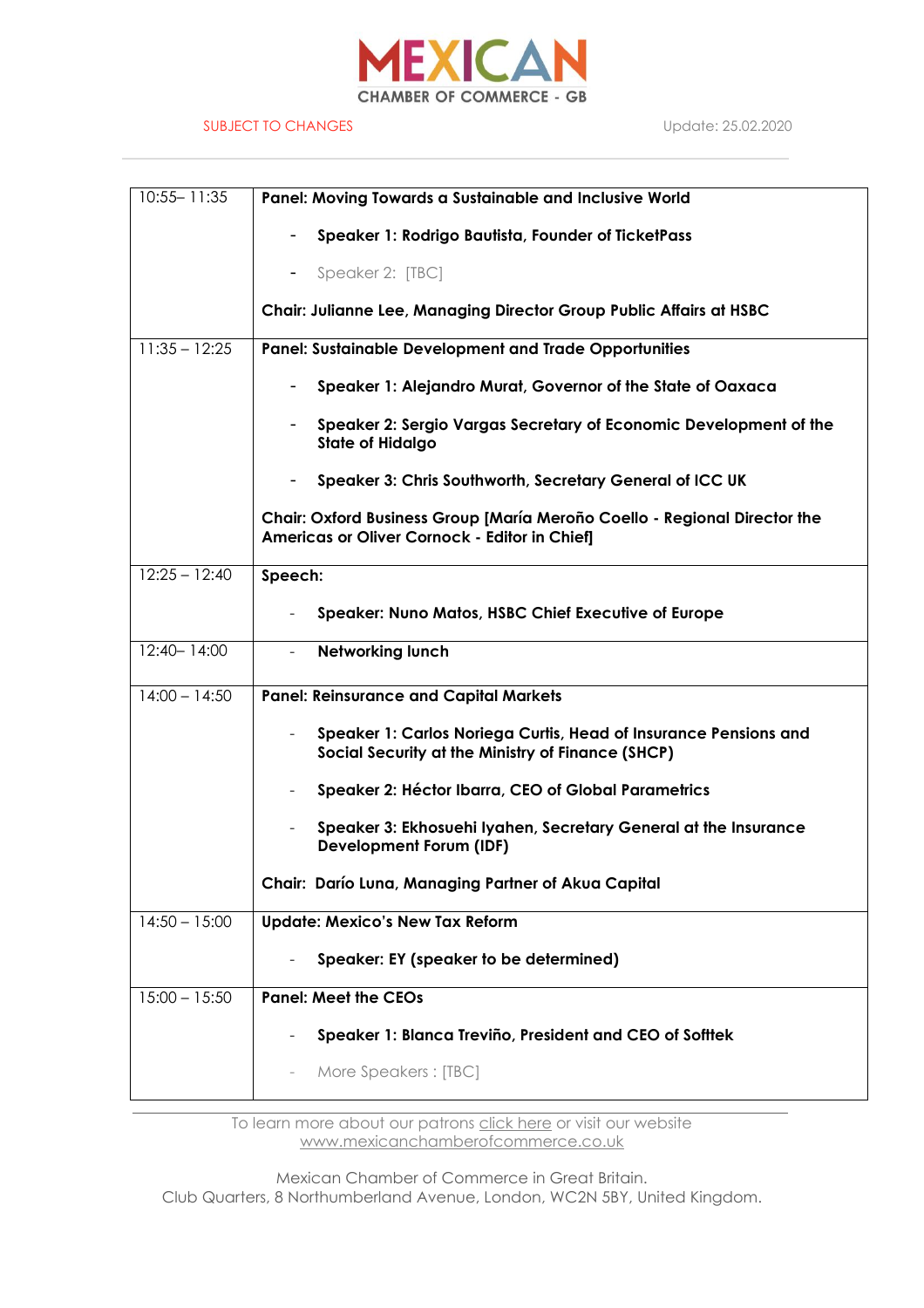

### SUBJECT TO CHANGES Update: 25.02.2020

|                 | Chair: Ben Digby, Director International Trade & Investment at Confederation of<br><b>British Industry</b>    |  |  |
|-----------------|---------------------------------------------------------------------------------------------------------------|--|--|
| 15:50 - 16:00   | Keynote speech:                                                                                               |  |  |
|                 | Speaker: RT Hon Conor Burns UK's Minister of State at the Department for<br><b>International Trade (DIT)</b>  |  |  |
| $16:00 - 16:15$ | Signing ceremony of:                                                                                          |  |  |
|                 | Memorandum of Understanding between COMCE and CBI                                                             |  |  |
|                 | Memorandum of Understanding between MexCC and COMCE                                                           |  |  |
| $16:15 - 16:25$ | <b>Closing Remarks London:</b>                                                                                |  |  |
|                 | Speaker: The Rt Hon. The Lord Mayor of the City of London, Alderman<br><b>William Anthony Bowater Russell</b> |  |  |
| $16:25 - 16:35$ | <b>Closing Remarks Mexico:</b>                                                                                |  |  |
|                 | Speaker: Representative of Mexico's Ministry of Economy                                                       |  |  |

| $19:00 - 22:30$ | Closing Reception & Awards at "Ella Canta" Restaurant at One Hamilton Place<br>Park Lane, W1J 7QY |                                    |  |
|-----------------|---------------------------------------------------------------------------------------------------|------------------------------------|--|
|                 | <b>Entrepreneurs:</b>                                                                             | International Leader:              |  |
|                 | <b>Mexican Doing Business in UK</b>                                                               | <b>Mexican Company</b>             |  |
|                 | To be announced soon                                                                              | To be announced soon               |  |
|                 | <b>UK Promoting Mexico in UK</b>                                                                  | <b>UK Company or Joint Venture</b> |  |
|                 | To be announced soon                                                                              | To be announced soon               |  |

To learn more about our patrons click [here](http://www.mexicanchamberofcommerce.co.uk/our-patrons.html) or visit our website [www.mexicanchamberofcommerce.co.uk](http://www.mexicanchamberofcommerce.co.uk/)